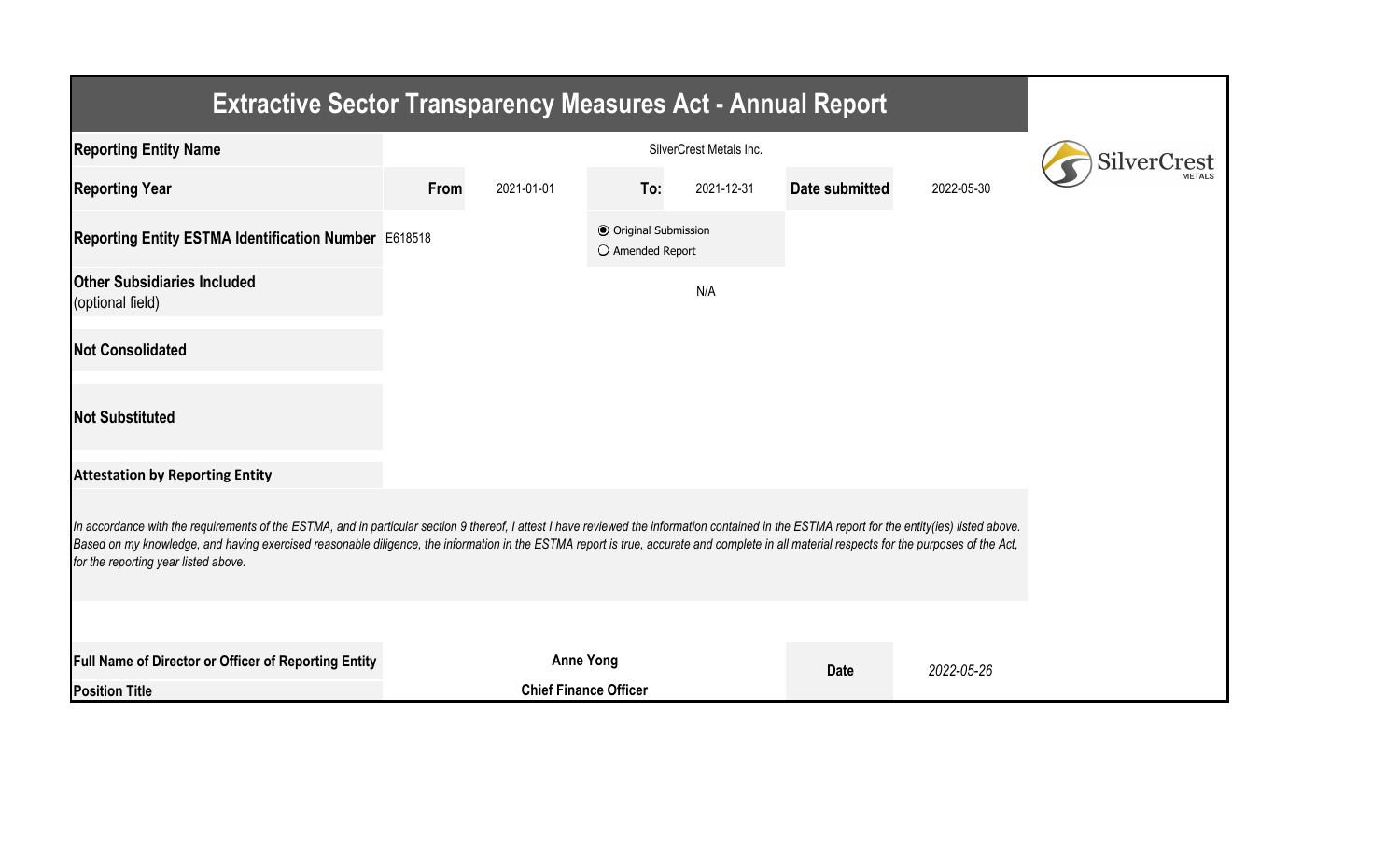| <b>Extractive Sector Transparency Measures Act - Annual Report</b>                                                                                                               |                                   |                                                                              |           |            |         |                                                       |                |                  |                                              |                                      |                                                                              |  |  |
|----------------------------------------------------------------------------------------------------------------------------------------------------------------------------------|-----------------------------------|------------------------------------------------------------------------------|-----------|------------|---------|-------------------------------------------------------|----------------|------------------|----------------------------------------------|--------------------------------------|------------------------------------------------------------------------------|--|--|
| <b>Reporting Year</b><br><b>Reporting Entity Name</b><br><b>Reporting Entity ESTMA</b><br><b>Identification Number</b><br><b>Subsidiary Reporting Entities</b><br>(if necessary) | From:                             | 2021-01-01<br>SilverCrest Metals Inc.<br>E618518                             | To:       | 2021-12-31 |         | Currency of the Report CAD                            |                |                  |                                              |                                      |                                                                              |  |  |
|                                                                                                                                                                                  | <b>Payments by Payee</b>          |                                                                              |           |            |         |                                                       |                |                  |                                              |                                      |                                                                              |  |  |
| Country                                                                                                                                                                          | Payee Name <sup>1</sup>           | Departments, Agency, etc within Payee<br>that Received Payments <sup>2</sup> | Taxes     | Royalties  | Fees    | <b>Production Entitlements</b>                        | <b>Bonuses</b> | <b>Dividends</b> | <b>Infrastructure</b><br>nprovement Payments | <b>Total Amount paid to</b><br>Payee | Notes <sup>34</sup>                                                          |  |  |
| Mexico                                                                                                                                                                           | Ejido of Bamori                   |                                                                              |           |            | 49,448  |                                                       |                |                  |                                              |                                      | 49,448 Temporary land use.                                                   |  |  |
| Mexico                                                                                                                                                                           | Ejido Los Hoyos                   |                                                                              |           |            | 51,417  |                                                       |                |                  |                                              |                                      | 51,417 Temporary land use.                                                   |  |  |
| Mexico                                                                                                                                                                           | Government of the State of Sonora |                                                                              | 102,659   |            | 11,027  |                                                       |                |                  |                                              |                                      | 113,686 State taxes on payroll and fees related to<br>document ratification. |  |  |
| Mexico                                                                                                                                                                           | Government of the State of Sonora | Ecology and Sustainable Development<br>Commission                            |           |            | 734     |                                                       |                |                  |                                              |                                      | 734 Operating permits.                                                       |  |  |
| Mexico                                                                                                                                                                           | Municipality of Arizpe            |                                                                              |           |            | 17,276  |                                                       |                |                  |                                              |                                      | 17,276 Permits for construction and land use.                                |  |  |
| Mexico                                                                                                                                                                           | Government of Mexico              | Secretary of Economy                                                         |           |            | 258,839 |                                                       |                |                  |                                              |                                      | 258,839 Mining concession fees.                                              |  |  |
| Mexico                                                                                                                                                                           | Government of Mexico              | Secretary of Environment and Natural Resources                               |           |            | 1,971   |                                                       |                |                  |                                              |                                      | 1,971 Exploration permit fees.                                               |  |  |
| Mexico                                                                                                                                                                           | Government of Mexico              | Secretary of Tax Administration                                              | 2,062,708 |            |         |                                                       |                |                  |                                              |                                      | 2,062,708 Payments related to payroll withholding taxes.                     |  |  |
| Mexico                                                                                                                                                                           | Government of Mexico              | National Forestry Commision                                                  |           |            | 459,751 |                                                       |                |                  |                                              |                                      | 459,751 Change of land use fee.                                              |  |  |
| Mexico                                                                                                                                                                           | Government of Mexico              | <b>Federal Electricity Comission</b>                                         |           |            |         |                                                       |                |                  | 3,415,509                                    |                                      | 3,415,509 Powerline infrastructure development costs.                        |  |  |
| Mexico                                                                                                                                                                           | Government of Mexico              | National Institute Workers Consumption Fund                                  |           |            | 11,178  |                                                       |                |                  |                                              |                                      | 11,178 Payments related to payroll withholdings.                             |  |  |
| Mexico                                                                                                                                                                           | Government of Mexico              | National Water Comission                                                     |           |            | 88,069  |                                                       |                |                  |                                              |                                      | 88,069 Water rights.                                                         |  |  |
| Mexico                                                                                                                                                                           | Government of Mexico              | Secretary of National Defense                                                |           |            |         | 2,064<br>2,064 Permit fees for the use of explosives. |                |                  |                                              |                                      |                                                                              |  |  |
|                                                                                                                                                                                  |                                   |                                                                              |           |            |         |                                                       |                |                  |                                              |                                      |                                                                              |  |  |
|                                                                                                                                                                                  |                                   |                                                                              |           |            |         |                                                       |                |                  |                                              |                                      |                                                                              |  |  |
|                                                                                                                                                                                  |                                   |                                                                              |           |            |         |                                                       |                |                  |                                              |                                      |                                                                              |  |  |
|                                                                                                                                                                                  |                                   |                                                                              |           |            |         |                                                       |                |                  |                                              |                                      |                                                                              |  |  |
|                                                                                                                                                                                  |                                   |                                                                              |           |            |         |                                                       |                |                  |                                              |                                      |                                                                              |  |  |
|                                                                                                                                                                                  |                                   |                                                                              |           |            |         |                                                       |                |                  |                                              |                                      |                                                                              |  |  |
|                                                                                                                                                                                  |                                   |                                                                              |           |            |         |                                                       |                |                  |                                              |                                      |                                                                              |  |  |
|                                                                                                                                                                                  |                                   |                                                                              |           |            |         |                                                       |                |                  |                                              |                                      |                                                                              |  |  |
|                                                                                                                                                                                  |                                   |                                                                              |           |            |         |                                                       |                |                  |                                              |                                      |                                                                              |  |  |
|                                                                                                                                                                                  |                                   |                                                                              |           |            |         |                                                       |                |                  |                                              |                                      |                                                                              |  |  |
|                                                                                                                                                                                  |                                   |                                                                              |           |            |         |                                                       |                |                  |                                              |                                      |                                                                              |  |  |
|                                                                                                                                                                                  |                                   |                                                                              |           |            |         |                                                       |                |                  |                                              |                                      |                                                                              |  |  |
|                                                                                                                                                                                  |                                   |                                                                              |           |            |         |                                                       |                |                  |                                              |                                      |                                                                              |  |  |
|                                                                                                                                                                                  |                                   |                                                                              |           |            |         |                                                       |                |                  |                                              |                                      |                                                                              |  |  |
| <b>Additional Notes:</b><br>Figures reported above were translated from MXN to CAD using the average exchange rate of 0.06181 CAD per 1 MXN.                                     |                                   |                                                                              |           |            |         |                                                       |                |                  |                                              |                                      |                                                                              |  |  |